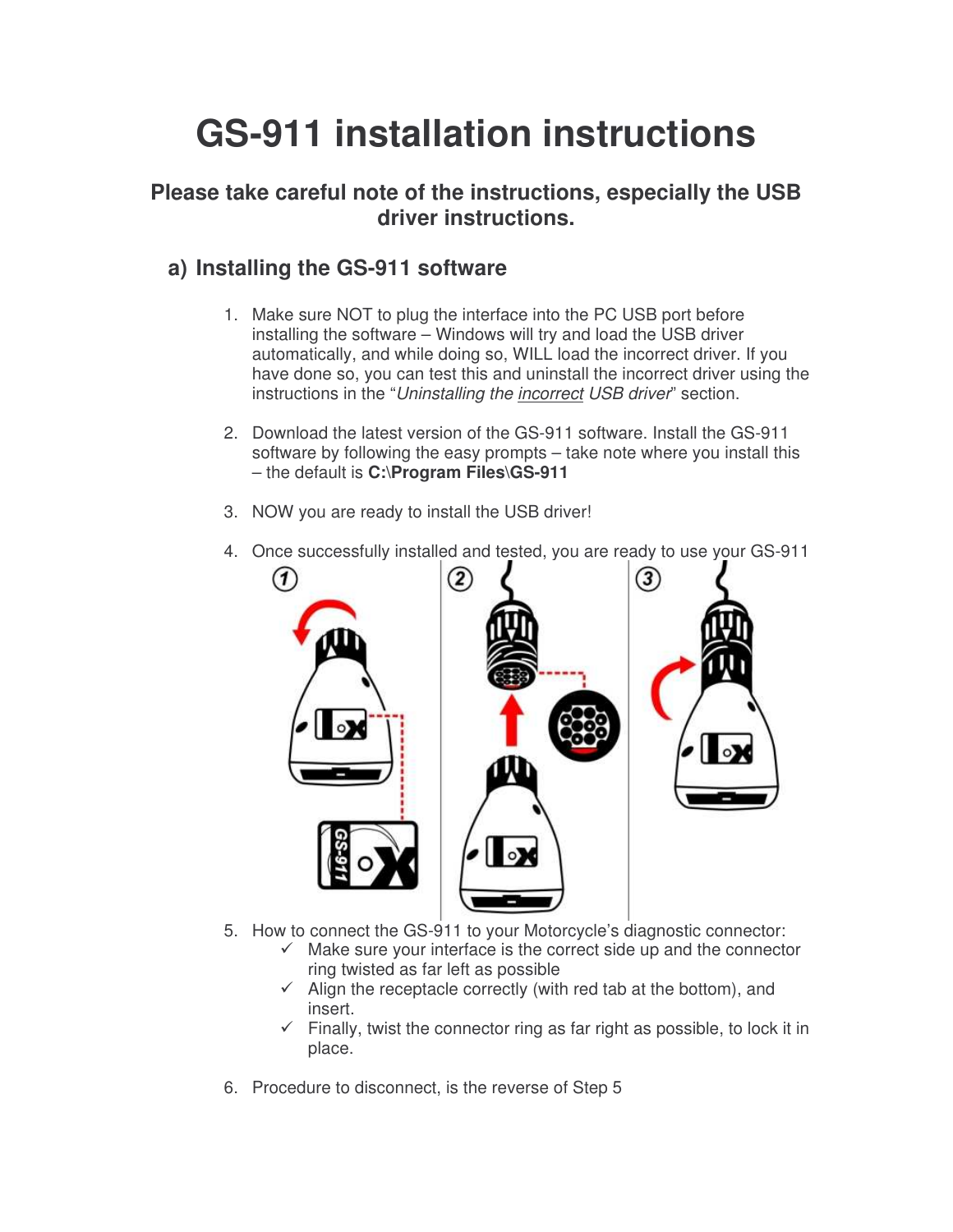## **b) Installing the USB driver**

**Note:** These instructions are for Windows XP (which we highly recommend with our GS-911 interfaces)

- 1. Make sure you have already downloaded and installed GS-911 on your PC before following these instructions.
- 2. Allow the software you just downloaded to install itself on your PC. If you chose to install it somewhere other than the default location, make a note of the folder location, as you will require this for the USB driver installation.
- 3. Plug your GS-911 interface into your PC's USB port (it is not necessary to connect the interface to the motorcycle yet). A message like the following should appear on your PC's taskbar:



**Note:** If the "Found New Hardware" wizard does not appear when you plug in your interface, go into the Device Manager and look for the interface. In Windows Xp, you can typically find the *Device Manager* by Right-Clicking on *My Computer*, then selecting *Manage*. Your GS-911 interface should be under *Universal Serial Bus (USB) Controllers*, or under *Other Devices*. If it's there, Right-Click on it and select *Update Driver*. Then you can start at Step 4 of the instructions below.

4. The New Hardware Found wizard should appear:

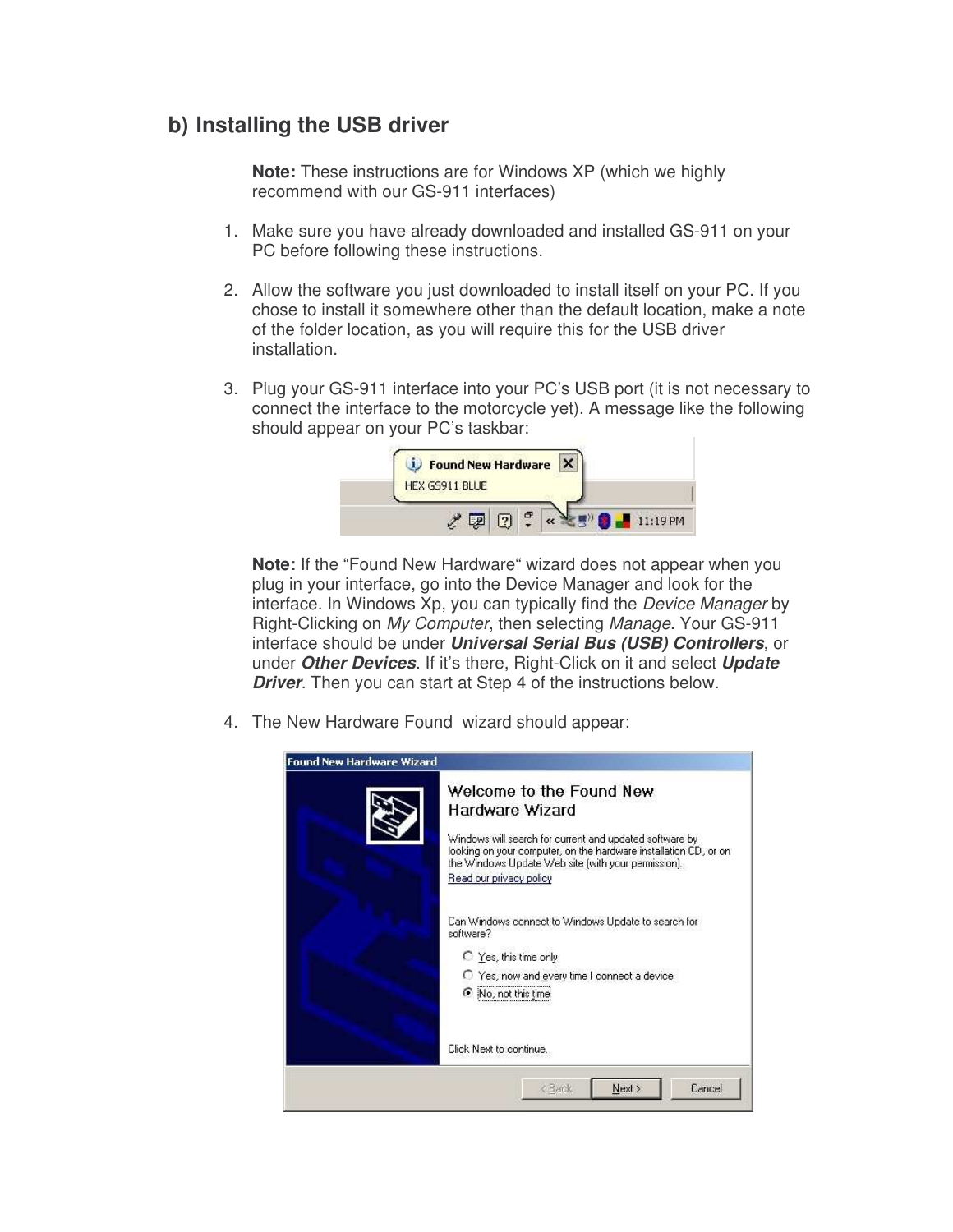Select "**No, not this time**", to allow you to choose your own. Click on [**Next >**] to show the following:



- 5. On the screen above, select "**Install from a list or specific location (Advanced)**", then click the [**Next >**] button.
- 6. The following screen should appear:

|                                                                                                                                                                                                                                                                                                                                                                                          | <b>Browse For Folder</b>                                                                                                                                                                                                                                                                                                                                     | ? x    |
|------------------------------------------------------------------------------------------------------------------------------------------------------------------------------------------------------------------------------------------------------------------------------------------------------------------------------------------------------------------------------------------|--------------------------------------------------------------------------------------------------------------------------------------------------------------------------------------------------------------------------------------------------------------------------------------------------------------------------------------------------------------|--------|
| Search for the best driver in these locati<br>Use the check boxes below to limit or ex-<br>paths and removable media. The best dr<br>Search removable media (floppy,<br>Include this location in the search<br>⊽<br>C:\Program Files\GS-911\GS911<br>Don't search. I will choose the driver to<br>Choose this option to select the device o<br>the driver you choose will be the best ma | Select the folder that contains drivers for your hardware.<br><b>Desktop</b><br>暖<br>My Documents<br>My Computer<br>$\overline{+}$<br>$\mathbb{H}$ $\blacktriangleright$ Local Disk (C:)<br>Program Files<br>$\overline{+}$<br>GS-911<br>$\overline{+}$<br>GS911USBDrv<br>My Network Places<br>$+$<br>To view any subfolders, click a plus sign above.<br>OK | Cancel |

7. On the screen above:

Select "**Search for the best driver in these locations**" Check "**Include this location in the search:**" Use the [**Browse**] button to find the GS-911 folder (usually **C:\Program Files\GS-911\** Unless you chose a different location when you installed the software.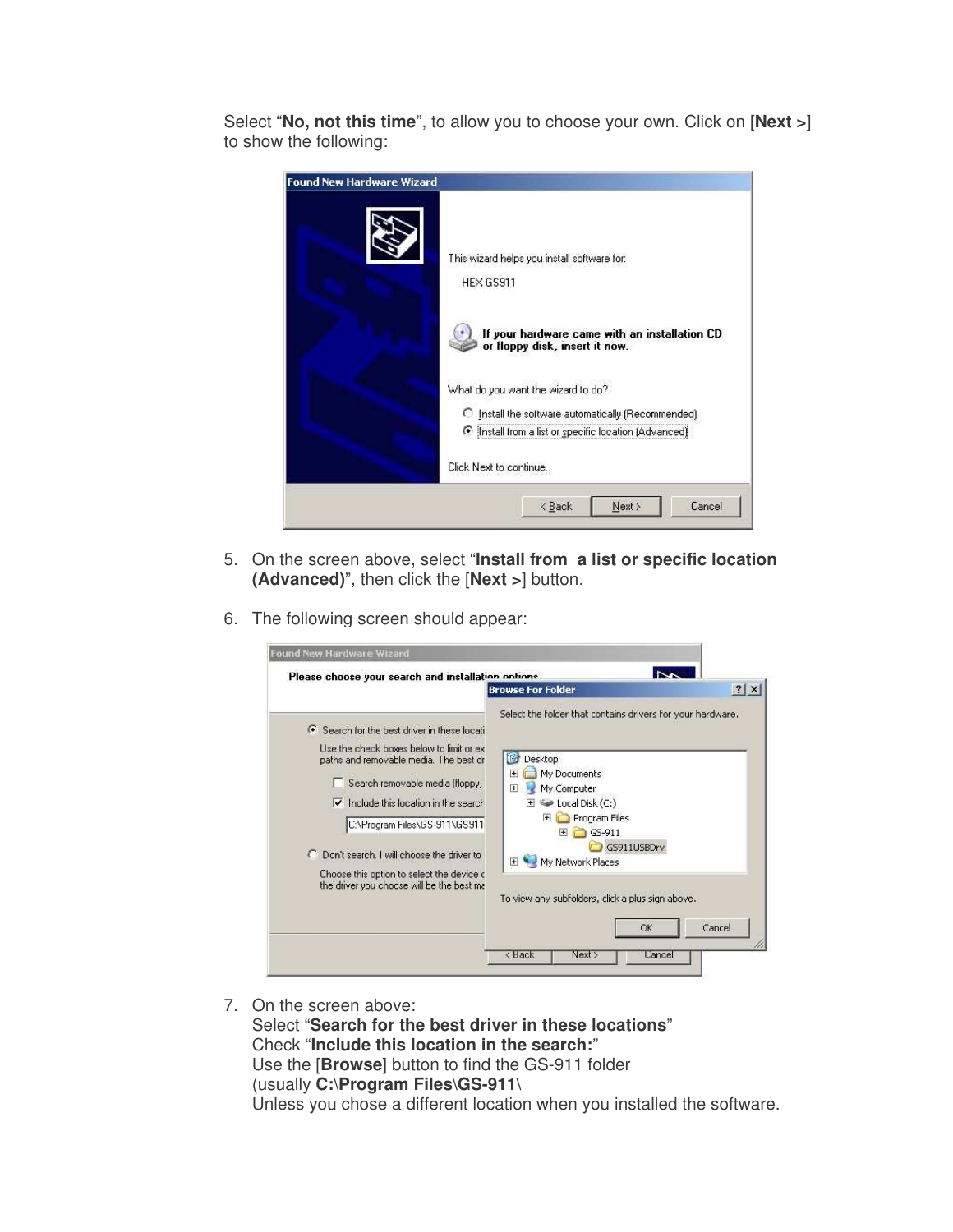8. The following should appear:



- 9. Click the [**Next >**] button.
- 10. The following dialog should appear:



11. The above dialog warns you that we haven't paid Microsoft an arm and a leg… you're going to have to click the [**Continue Anyway**] button.